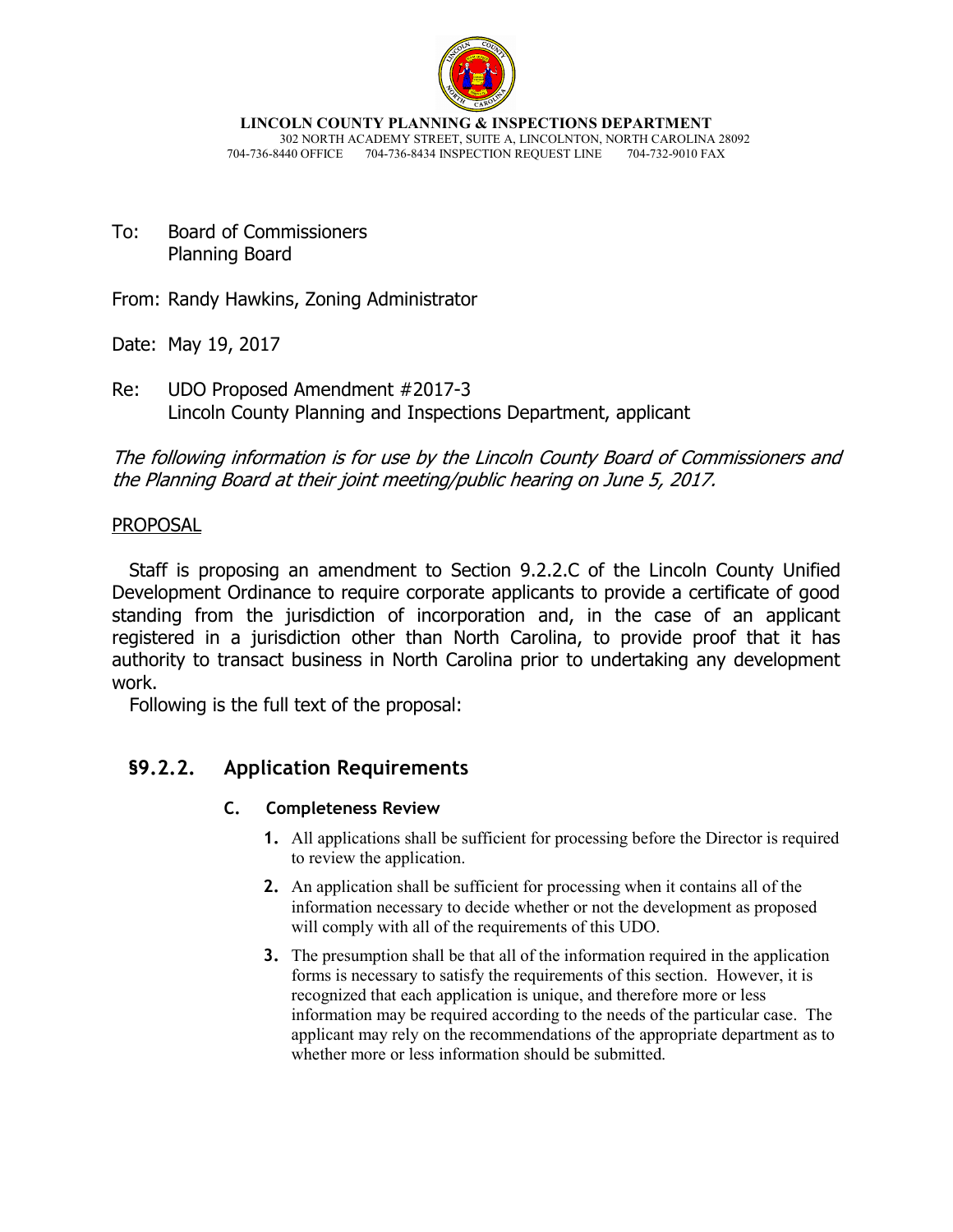- **4.** Once the application has been determined sufficient for processing, copies of the application shall be referred by the Director to the appropriate reviewing entities.
- **5.** The Director may require an applicant to present evidence of authority to submit the application.
- **6.** If an applicant is a corporate entity (corporation, LLC, LLP, general partnership or other), the application shall include a certificate of good standing from the applicant's jurisdiction of incorporation. If an applicant is a corporate entity registered in a jurisdiction other than North Carolina, the applicant shall obtain and provide proof that it has obtained a certificate of authority to transact business in North Carolina prior to undertaking any development work.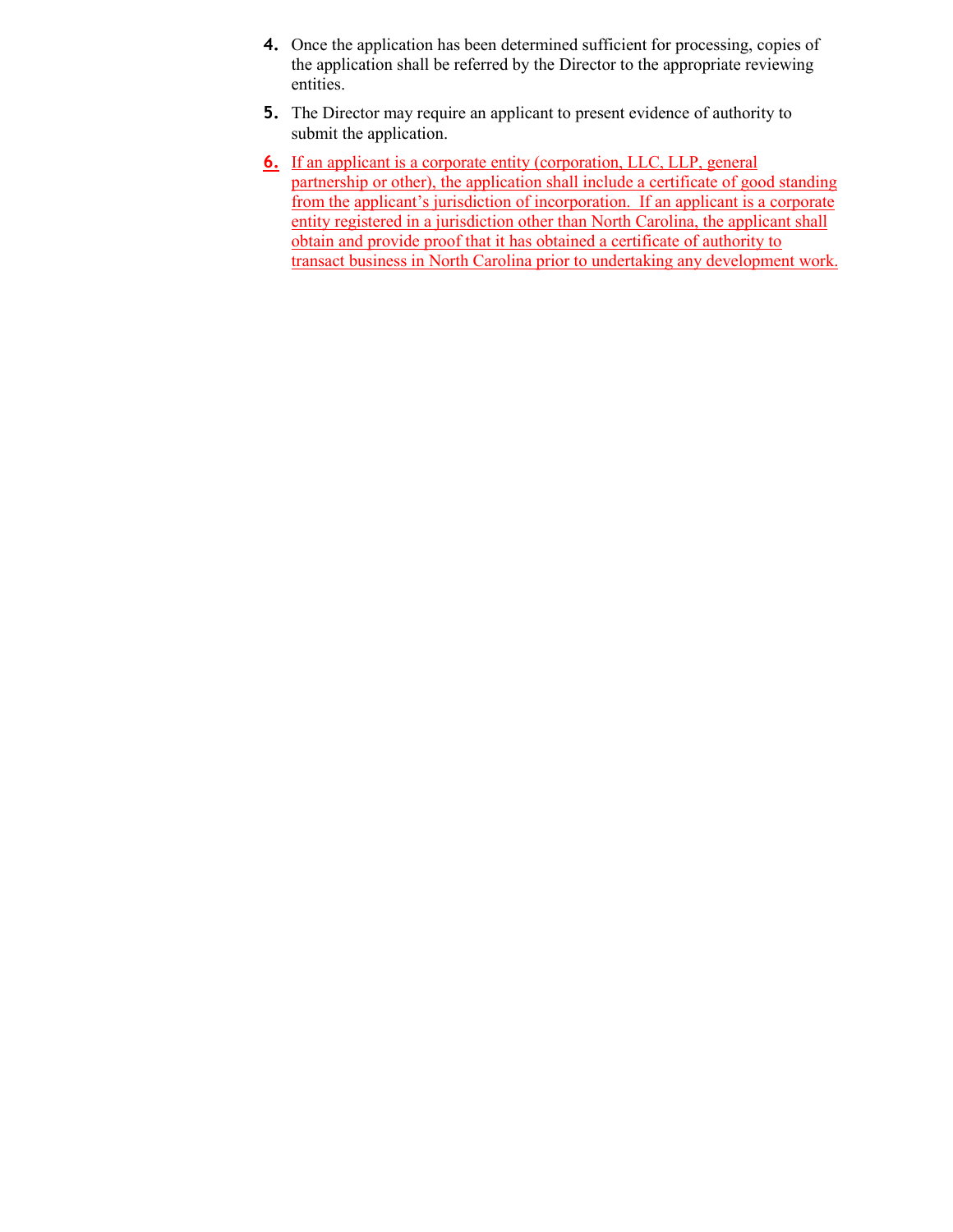

**LINCOLN COUNTY PLANNING & INSPECTIONS DEPARTMENT**

 302 NORTH ACADEMY STREET, SUITE A, LINCOLNTON, NORTH CAROLINA 28092 704-736-8440 OFFICE 704-736-8434 INSPECTION REQUEST LINE

# **Zoning Amendment Staff's Proposed Statement of Consistency and Reasonableness**

Case No. **UDO Proposed Amendment #2017-3** 

Applicant **Lincoln County Planning and Inspections Department**

Proposed amendment **Amend Section 9.2.2.C of the Lincoln County Unified Development Ordinance to require corporate applicants to provide a certificate of good standing from the jurisdiction of incorporation and, in the case of an applicant registered in a jurisdiction other than North Carolina, to provide proof that it has authority to transact business in North Carolina prior to undertaking any development work** 

This proposed amendment **is consistent** with the Lincoln County Comprehensive Land Use Plan and other adopted plans in that:

#### **This proposal is not contrary to any of the guiding principles, objectives or strategies of the Land Use Plan.**

This proposed amendment is **reasonable and in the public interest** in that:

**It will ensure that a corporate applicant is properly registered and in good standing before an application is accepted for processing.**